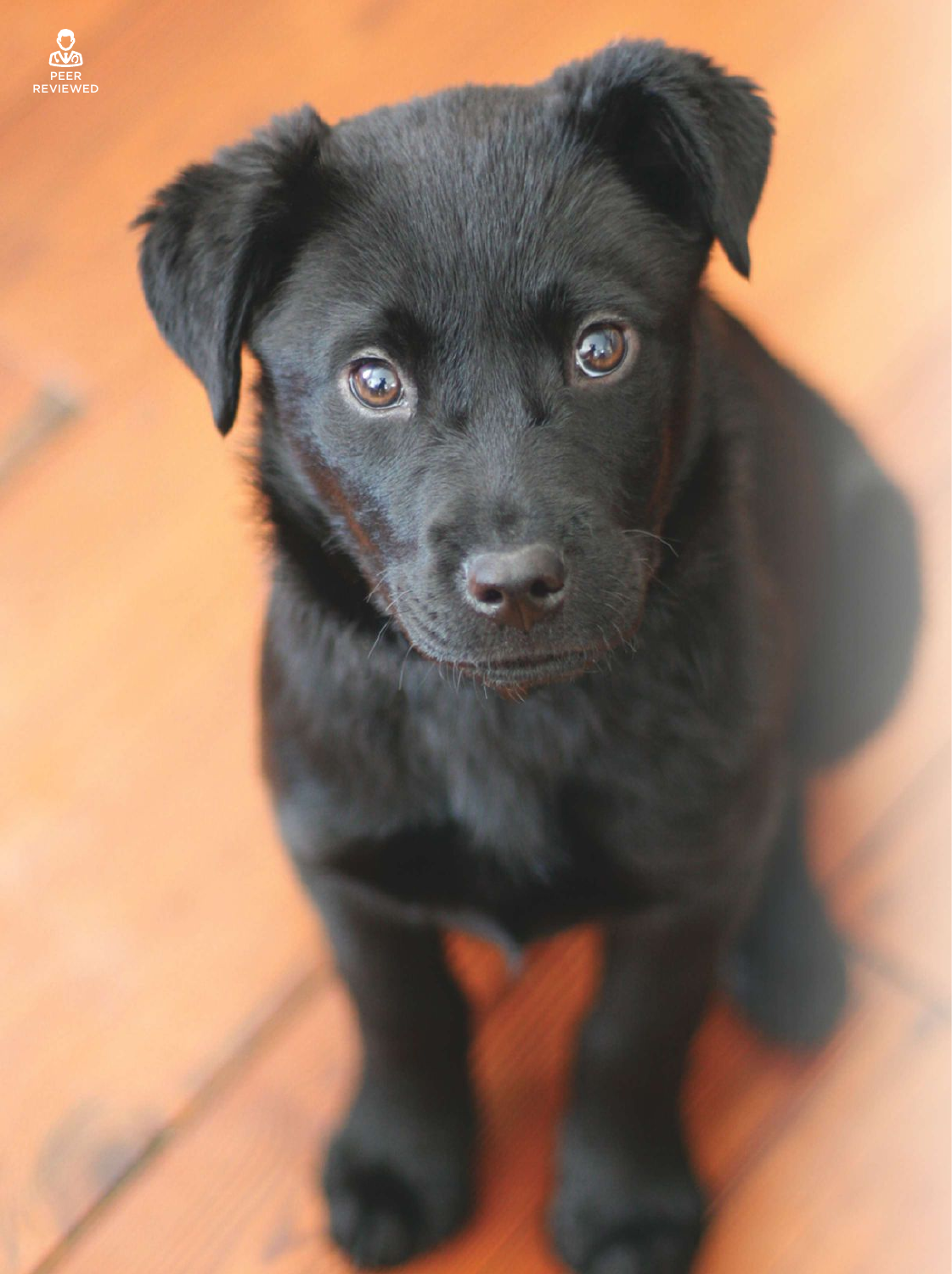

# THE NEUTERING CONTROVERSY

# **Understanding Data on Hormones, Behavior and Neoplasia**

*Vanna M. Dickerson, DVM, MS Janet A. Grimes, DVM, MS, DACVS-SA Mandy L. Wallace, DVM, MS, DACVS-SA University of Georgia College of Veterinary Medicine*

The decision to spay and neuter companion animals has been a subject of much debate for decades. From a population control standpoint, the answer seems simple. The American Society for the Prevention of Cruelty to Animals estimates that roughly 7.6 million animals enter shelters in the United States each year, a large proportion of which are euthanized.<sup>1</sup> Given this staggering number, decreasing the number of births through spaying and neutering seems like a straightforward decision; however, it is not that simple.

New research has brought to light potential downsides to spaying and neutering that should be considered. How does one answer the questions raised by a responsible pet owner regarding their individual animal? This article discusses literature exploring potential links between gonadectomy and various neoplastic and nonneoplastic disorders in dogs.

#### **NEOPLASIA**

Many studies have explored the potential relationship between gonadectomy and various forms of neoplasia. Most available literature is retrospective in nature; therefore, proof of direct causation is lacking. Bias secondary to unknown environmental factors, veterinary care, and diet, among other factors, is difficult to address retrospectively. Gonadectomy has been associated with an increase in lifespan, which may be a source of bias as many forms of neoplasia are more common in dogs of advanced age.<sup>2</sup>

Reasons for choosing to spay or neuter an animal are also multifactorial. For instance, owners of purebred dogs may be more likely to choose gonadectomy in a pet with a known familial history of disease. Incidence for a particular neoplasia following gonadectomy may also be breed specific.

#### **JUDGMENT CALL**

The decision to spay or neuter a pet should be an individual one with a thorough discussion between the owner and the veterinarian about what risks are present and how they may affect the particular patient. Male Labrador retrievers castrated before 6 months of age had a significantly higher incidence of cranial cruciate ligament (CCL) rupture and elbow dysplasia than intact males.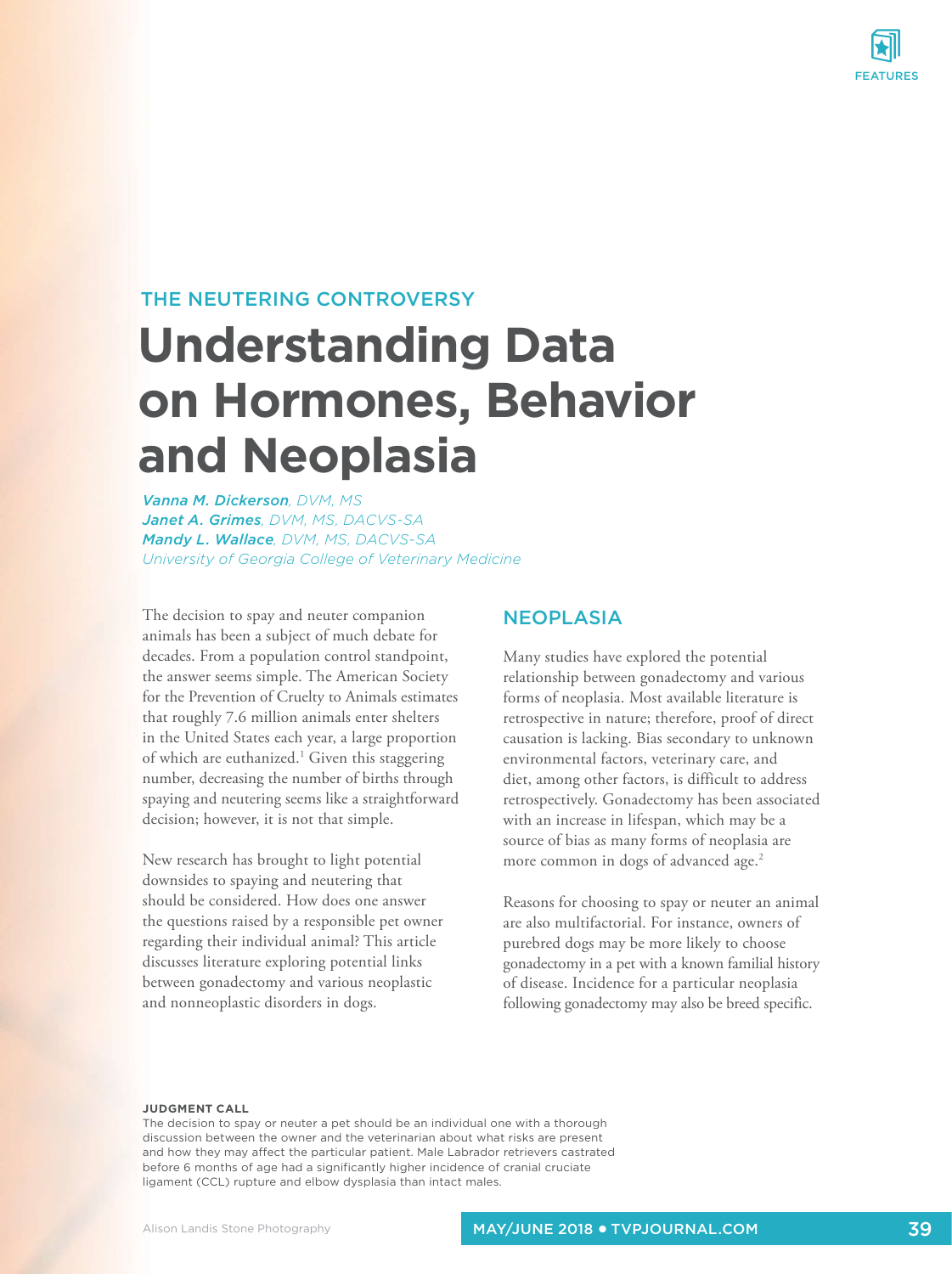

Nonetheless, repeatable trends provide guidance for future studies investigating the pathophysiology and influence of sex hormones on cancer. Prospective studies including a greater number of patients and attention to decreasing potential confounding factors should be performed.

## Urogenital and Mammary Neoplasia

Decreasing the risk of mammary cancer, along with eliminating the risk of ovarian, uterine, or testicular cancer, are among the most common reasons cited to encourage spaying and neutering of companion animals.

Castration is associated with improvement in some undesirable behaviors, such as roaming, mounting, and urine marking in male dogs.



Mammary cancer in dogs carries a 50% chance of malignancy, with surgery being the treatment of choice.<sup>3</sup> Removal of the ovaries before the first heat cycle reduced the risk of mammary cancer to 0.5% in one study, compared to a 26% risk when a dog is spayed after 2 or more estrous cycles.<sup>4</sup> This protective effect is decreased after the first estrous cycle and lost once a mammary tumor has developed.3,5 A recent systematic review of literature evaluating the impact of ovariectomy on the risk of canine mammary neoplasia determined that evidence supporting the protective link is weak, largely because of the potential for bias in the majority of the studies investigated.<sup>6</sup>

Although castration greatly reduces the risk of canine prostatic diseases such as benign prostatic hyperplasia (BPH), castration is not protective against prostatic neoplasia. Several studies have shown an increased incidence of prostatic cancer in castrated dogs compared to intact male dogs, with a risk increase 2 to 4 times that of intact males.<sup>7</sup> One study found an increased risk for all types of prostatic neoplasia in castrated dogs, including transitional cell carcinoma (TCC), adenocarcinoma, and carcinoma.<sup>8</sup> Limitations to these studies include that no case controls were included and the impact of age at castration was not evaluated.

TCC of the urinary bladder is a relatively uncommon but devastating neoplasia in dogs. TCC is generally more common in female dogs than male dogs; however, gonadectomy has been associated with an increased incidence in both sexes.<sup>9</sup> One study found castrated males to have a 3.6 times higher risk than intact males for development of urinary bladder TCC.<sup>8</sup>

#### Hemangiosarcoma

Splenic hemangiosarcoma (HSA) is a common disease in dogs. Early retrospective studies demonstrated a predisposition for development of splenic HSA in spayed female dogs compared to intact female dogs.<sup>10</sup> A recent retrospective study evaluating golden retrievers presenting to a single referral institution found a higher incidence of HSA in females spayed after 12 months of age (rate of diagnosis, 7.4%) compared to intact females (1.6%) and females spayed before 12 months of age  $(1.8\%)$ .<sup>11</sup> This suggests that either early spaying is protective against HSA in golden retrievers, or, more likely, that duration of sex hormone exposure is not a causative factor in development of the disease.

Neuter status did not affect the rate of diagnosis of HSA in male golden retrievers in this study. The study evaluated more than 700 golden retrievers; however, the number of dogs with HSA was small: 10 females and 10 males. In this study, patients diagnosed with HSA at ages older than 9 years were excluded, which may have introduced bias as splenic HSA has previously been documented to be more common in dogs between 8 to 13 years of age.<sup>10</sup>

A recent retrospective study, in which the data were obtained by questionnaires available to owners of vizslas through the Vizsla Club of America website, found spayed female vizslas had a higher incidence of HSA than intact female vizslas; however, diagnoses were not confirmed by review of medical records. The study found spayed female vizslas to have 9 times the risk of intact females for developing splenic HSA.<sup>12</sup> Neuter status did not affect odds of HSA diagnosis in male vizslas. The number of affected dogs was moderate in this study, with a total of 43 female and 30 male vizslas diagnosed with HSA.

Despite the pitfalls of retrospective studies, collectively these data suggest a possible link between gonadectomy and the incidence of HSA in female dogs. This was corroborated in a review of the Swiss Canine Cancer Registry; over 1900 cases of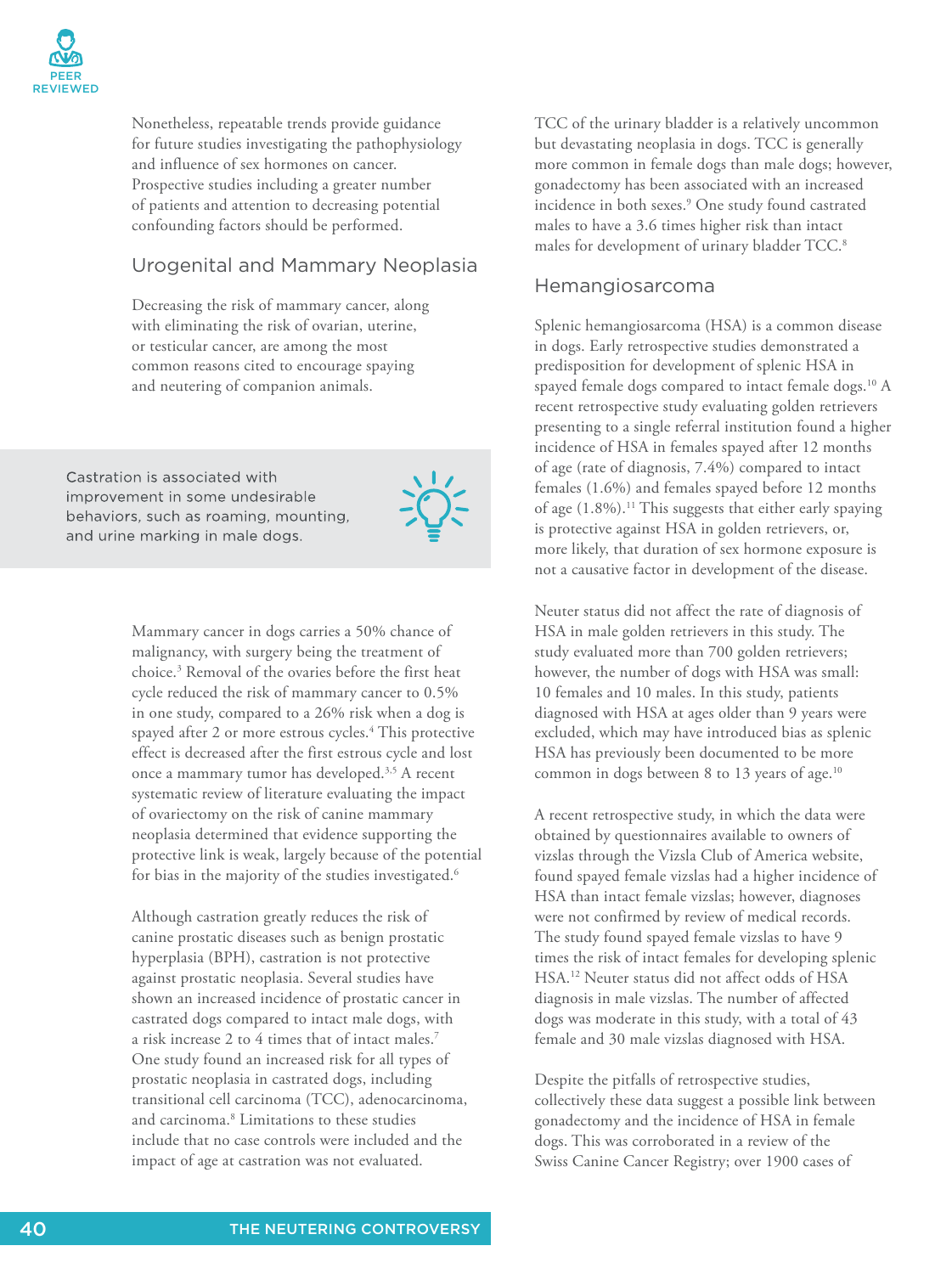

HSA were identified, and spayed females were at a 1.6 to 2.2 times higher risk of developing HSA when compared to intact females.<sup>13</sup> The underlying pathophysiology of this apparent increased risk is unknown, and warrants further investigation. Studies with higher numbers of dogs affected with HSA are necessary to determine if a true link exists between gonadectomy and development of HSA.

#### Osteosarcoma

Osteosarcoma (OSA) is another type of neoplasia for which a possible increased risk after gonadectomy has been suggested. OSA primarily affects large-breed dogs, and it is associated with poor long-term survival rates despite aggressive treatment. Experimental studies have shown variable relationships between sex hormones and OSA, with some suggesting suppression and others promotion of the disease.<sup>14</sup> The pathophysiology of the potential link between sex hormone exposure and OSA risk in dogs has not been investigated.

An increased risk of hip dysplasia and cranial cruciate ligament (CCL) rupture has been demonstrated in castrated male dogs. <sup>34</sup> The same study reported spayed females have an increased risk of CCL rupture, but no increased risk of hip dysplasia compared to intact females.



A large case-control study evaluating dogs from several institutions found the risk of developing OSA in gonadectomized dogs to be 2 times that of intact dogs, regardless of sex.<sup>15</sup>

A study evaluating approximately 700 rottweilers with 86 confirmed cases of appendicular OSA found that gonadectomy before 12 months of age significantly increased the risk of developing OSA.<sup>14</sup> This study was conducted via owner questionnaire; however, veterinarians were contacted to confirm diagnoses. Interestingly, gonadectomized dogs in this study had a longer life expectancy than intact dogs. This may contribute to the apparent increased risk of OSA in gonadectomized dogs, as OSA is frequently diagnosed in geriatric patients.

#### Mast Cell Tumors

Mast cell tumors (MCT) represent approximately 25% of all cutaneous neoplasms in dogs, with prognosis varying based on grade.<sup>16</sup> A study including approximately 150 dogs with cutaneous MCT found that gonadectomized vizslas were 3.5 times more likely to be diagnosed with MCT than intact vizslas across both sexes in one study.<sup>12</sup> Additionally, gonadectomized vizslas were diagnosed with MCT at a significantly younger age than intact vizslas.

Gonadectomy was not found to affect the rate of MCT diagnosis in Labrador retrievers.<sup>17</sup>

A case-control study evaluating more than 300 dogs with MCT in multiple breeds found a 4 times higher risk of development of grade 2 or 3 MCT in spayed females over intact females and a 1.4 times higher risk in castrated males over intact males.<sup>18</sup> In contrast, gonadectomy did not significantly affect the diagnosis of MCT in a retrospective study evaluating golden retrievers.<sup>11</sup>

A large study evaluating more than 400 dogs with MCT disease in England found fewer MCT diagnoses in neutered dogs than in intact dogs.<sup>19</sup>

Collectively, these studies suggest neuter status may only be associated with diagnosis of MCT in certain breeds.

#### Lymphosarcoma

Lymphosarcoma (LSA) is the most common type of hematopoietic neoplasia in dogs. High-grade LSA may be fatal within weeks if not treated aggressively with chemotherapeutic agents, and even with appropriate treatment it is associated with a median survival time of approximately 1 year.<sup>20</sup> Male golden retrievers castrated before 12 months of age were 3 times more likely to be diagnosed with LSA compared to intact male golden retrievers; LSA was not diagnosed in males castrated after 12 months of age.<sup>11</sup>

When evaluating LSA in vizslas, gonadectomized vizslas were 4.3 times more likely to be diagnosed with LSA than intact vizslas across both sexes.<sup>12</sup>

Gonadectomy was not found to affect the rate of LSA diagnosis in Labrador retrievers.<sup>17</sup>

Larger-scale studies evaluating the impact of gonadectomy on other canine breeds have not been performed.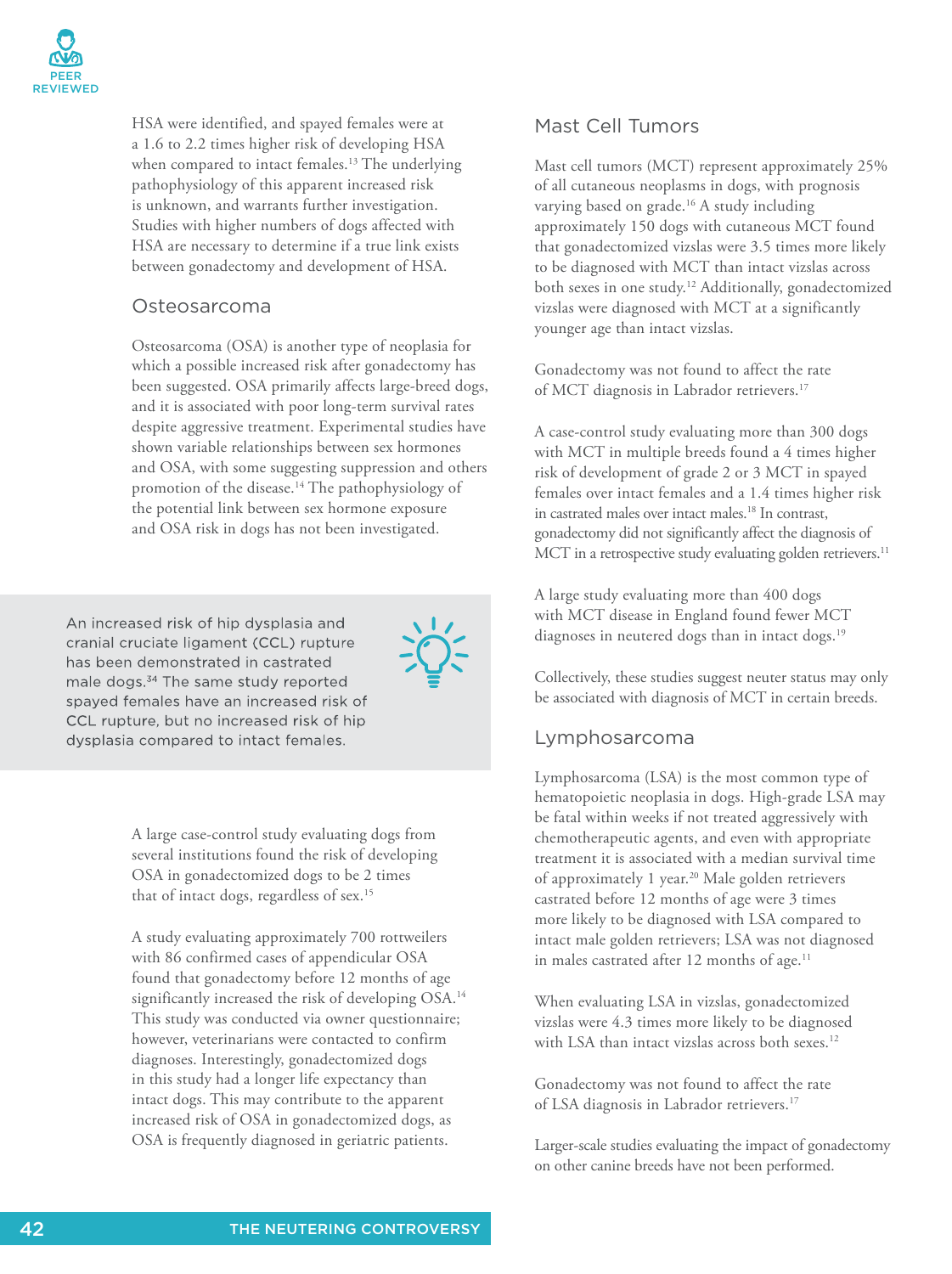

## NONNEOPLASTIC DISORDERS

#### Behavior

The impact of gonadectomy on behavioral disorders is important to consider, as frustrations with behavior often lead to relinquishment of companion animals to shelters. Given the vast impact of training and experiences when evaluating behavior in dogs, the potential for significant bias in behavioral studies is high.

While there is minimal to no strong evidence clearly linking gonadectomy to various diseases, owners of at-risk breeds should consider all factors.



Castration is associated with improvement in some undesirable behaviors, such as roaming, mounting, and urine marking in male dogs.<sup>21</sup> Inter-male aggression may also improve or resolve after castration, although other forms of aggression seem to be less affected.<sup>22</sup>

Fear behavior during veterinary visits has not been associated with reproductive status.<sup>23</sup>

A study in female German shepherd dogs demonstrated a possible increase in reactivity to unfamiliar people and dogs following ovariohysterectomy.<sup>24</sup> This study did not evaluate the dogs before surgery, was not blinded, and only evaluated 14 dogs.<sup>24</sup>

Behavioral disorders, such as storm phobia, may be more common in vizslas gonadectomized before 6 months of age than in intact vizslas.<sup>12</sup>

A case-control study evaluating a variety of dog breeds found a possible association between gonadectomy and separation anxiety, although the number of intact animals in both the case and control groups in this study was low.<sup>25</sup>

Gonadectomy has also been discussed as a contributing factor to cognitive decline in geriatric dogs. One study suggested intact male dogs may have slower progression of cognitive impairment than castrated male dogs.<sup>26</sup> This study had relatively low numbers and was only able to comment on male dogs because of the lack of recruitment of intact females.

#### Urogenital Disorders

Urinary incontinence is a disorder with an incidence of up to 1% in intact female dogs, compared to  $>$ 20% in spayed females.<sup>27</sup> There is conflicting evidence regarding the importance of early versus late spaying and its impact on development of urinary incontinence in female dogs, with some studies reporting an increased incidence and frequency of episodes of incontinence in early-spayed dogs, while other studies report no difference between early and late spaying.<sup>27</sup> Larger-breed dogs are at higher risk than smaller-breed dogs.<sup>28,29</sup>

This condition can be quite frustrating for owners and veterinarians alike to manage; therefore, it should be taken into consideration when deciding to spay female dogs. Given the suspected association with gonadectomy, owners of dogs with signs of urinary incontinence as puppies may consider waiting at least until after the first heat cycle to perform spay surgery.

Pyometra is a condition of female dogs that is prevented by gonadectomy. Pyometra carries an incidence of approximately 25% by 10 years of age in intact female dogs. Though pyometra can be cured by ovariohysterectomy, the morbidity rate of dogs treated for pyometra is quite high, with an overall mortality rate of 10% reported in one study.<sup>30</sup>

BPH is a condition of male dogs that is prevented by castration.<sup>31</sup> BPH is diagnosed in nearly 100% of intact male dogs by the age of 9 years old. Although clinical signs are not always present, BPH predisposes dogs to prostatitis and may lead to dyschezia and subsequent perineal hernia due to tenesmus. Perineal hernias can lead to life-threatening entrapment of the urinary bladder, intestines, and other structures.<sup>32</sup>

#### Immune-Mediated Diseases

One study found an increased incidence of multiple immune-mediated disorders in gonadectomized dogs of both sexes, including atopic dermatitis, immunemediated hemolytic anemia, hypothyroidism, immune-mediated thrombocytopenia, hypoadrenocorticism, and inflammatory bowel disease.<sup>33</sup> One possible explanation outlined in this study was a lack of sex hormone-induced involution of the thymus, as thymic hyperplasia has been associated with autoimmune disorders.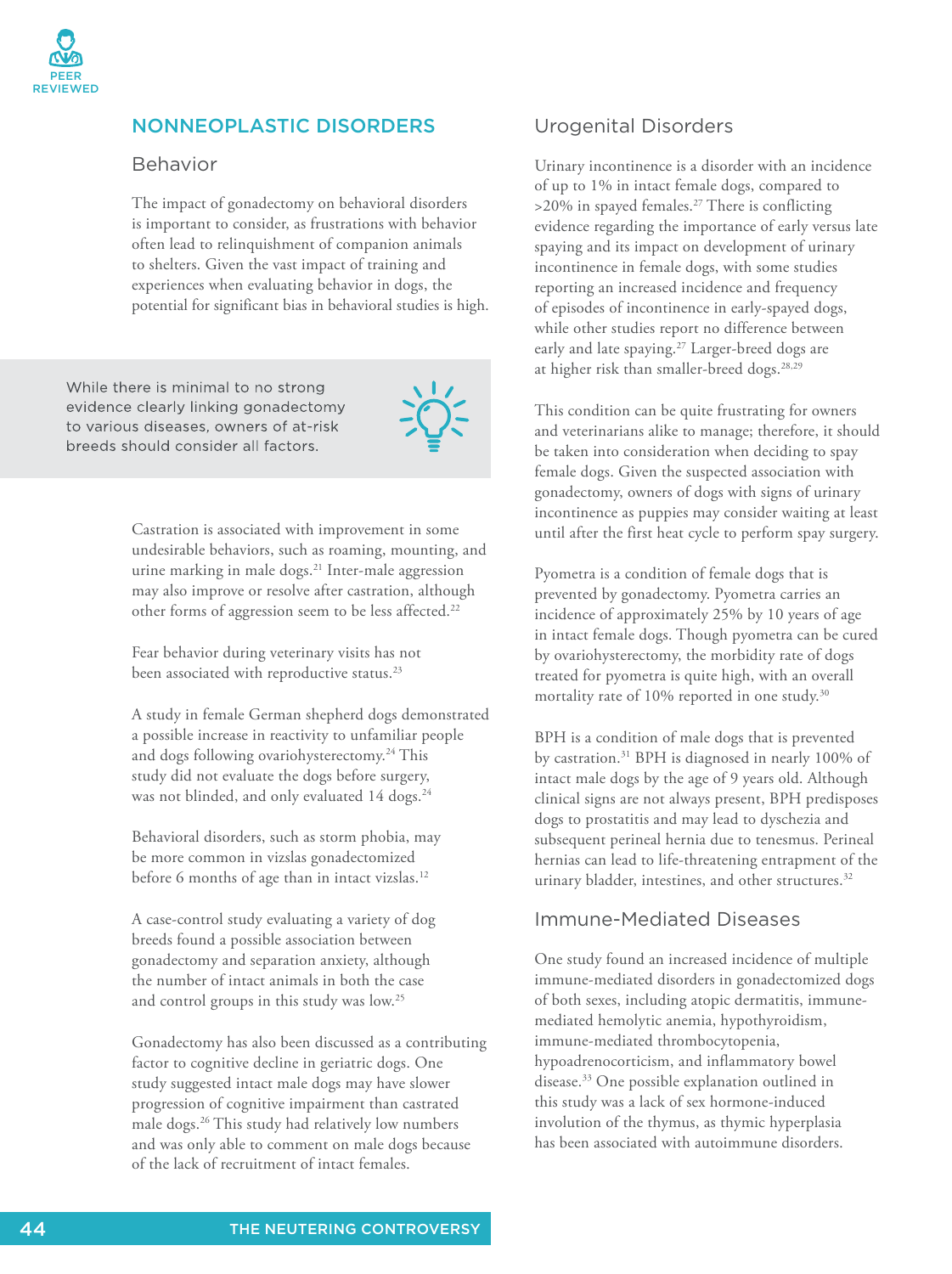# Orthopedic Disorders

An increased risk of hip dysplasia and cranial cruciate ligament (CCL) rupture has been demonstrated in castrated male dogs.<sup>34</sup> The same study reported spayed females have an increased risk of CCL rupture, but no increased risk of hip dysplasia compared to intact females.

Castrated male golden retrievers had nearly double the risk of hip dysplasia in one study, in addition to an increased risk of CCL rupture.<sup>11</sup>

Male Labrador retrievers castrated before 6 months of age had a significantly higher incidence of CCL rupture and elbow dysplasia than intact males.<sup>17</sup> This same study found an increased risk of hip dysplasia in spayed female Labrador retrievers compared to intact females, but no difference in incidence of elbow dysplasia or CCL rupture.

Gonadectomy before closure of physes is associated with lengthening of bones, which may contribute to an increased incidence of orthopedic disease. Since gonadectomy has also been associated with obesity, this could be a confounding factor contributing to the apparent association between sex hormones and orthopedic disease.<sup>35</sup> Additionally, case numbers in these studies were low.

#### **CONCLUSION**

Unfortunately, there is no clear answer when deciding whether one should spay or neuter an individual dog. While there is minimal to no strong evidence clearly linking gonadectomy to various diseases, owners of at-risk breeds should consider all factors. Given the potential for an increased lifespan, many owners may wish to accept the potential for cancers often associated with geriatric age to avoid nuisance behaviors associated with an intact animal and diseases such as pyometra or BPH.

Evidence for a link between gonadectomy and increased risk of the neoplastic, behavioral, immunologic, or orthopedic diseases mentioned in this article is weak and needs to be further explored with appropriately designed research studies. These risks may also be breed specific. The decision to spay or neuter a pet should be an individual one with a thorough discussion between the owner and the veterinarian about what risks are present and how they may affect the particular patient. TVP



**TOGETHER, WE ARE EMPOWERING**<br>A HEALTHY TOMORROW

Ready for the next phase of your veterinary career? Banfield has vou covered. Whether you're interested in research, leadership opportunities, or perfecting the client experience, there's a position that's right for you!

# **Banfield.com/Careers** f 9 m  $\boxed{0}$

**Follow us at @BanfieldCareers** #BanfieldLife